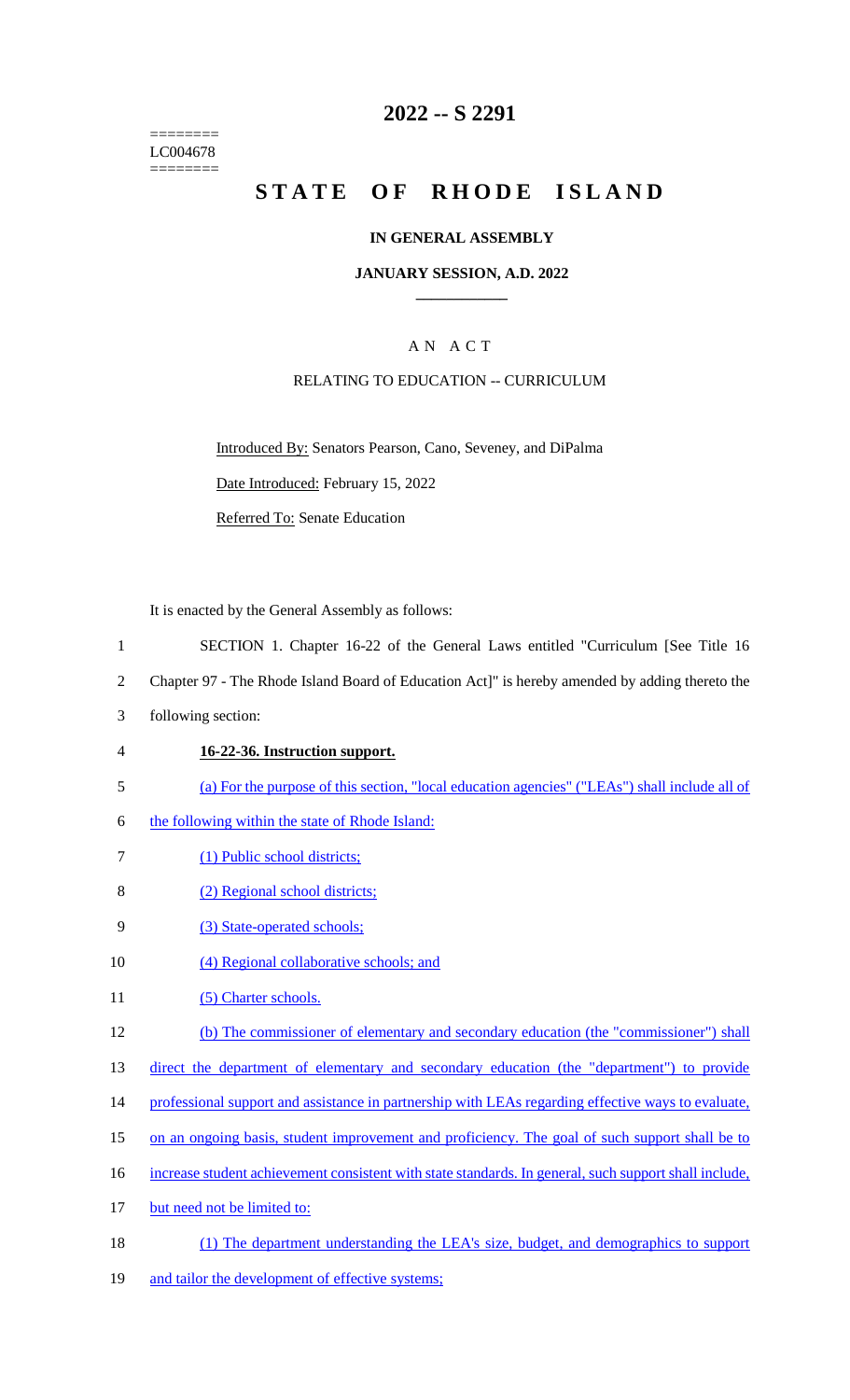(2) The department assisting the LEA in a budget review to identify, maximize, restructure, 2 and/or add a curriculum leadership infrastructure. At the district level, personnel may include: assistant superintendents, district curriculum directors or coordinators; at the school level, personnel may include: teaching and learning coaches, mentor/induction coaches, content leaders, and teacher leaders; and (3) The department providing the LEA with ongoing opportunities to understand the design, use, and impact of assessments, as well as how they may guide shifts in curriculum instruction. (b) Specifically, such support shall include, but is not limited to: 10 (1) Engaging in a root-cause analysis; (2) Designing student assessments to provide data that captures student improvement and 12 proficiency accurately; (3) Using and analyzing the data collected to inform LEA actions including, but not limited 14 to, modification of instructional techniques; 15 (4) Identifying assets and challenges; (5) Discussing the role that leadership, culture, and social climate play in the individual 17 schools within the LEA; and (6) Collaborating with teachers, students, administrators, parents, and any other stakeholders regarding barriers to learning and improving school culture. 20 (c) The commissioner shall provide quarterly reports to the board of education regarding 21 the reallocation and use of department resources to support LEAs pursuant to this section. (d) On or before June 30, 2023, and every year thereafter on or before June 30, the commissioner shall report to the committees having jurisdiction over education issues in the senate 24 and the house of representatives, the results of the support efforts provided in this section. SECTION 2. This act shall take effect upon passage.

======== LC004678 ========